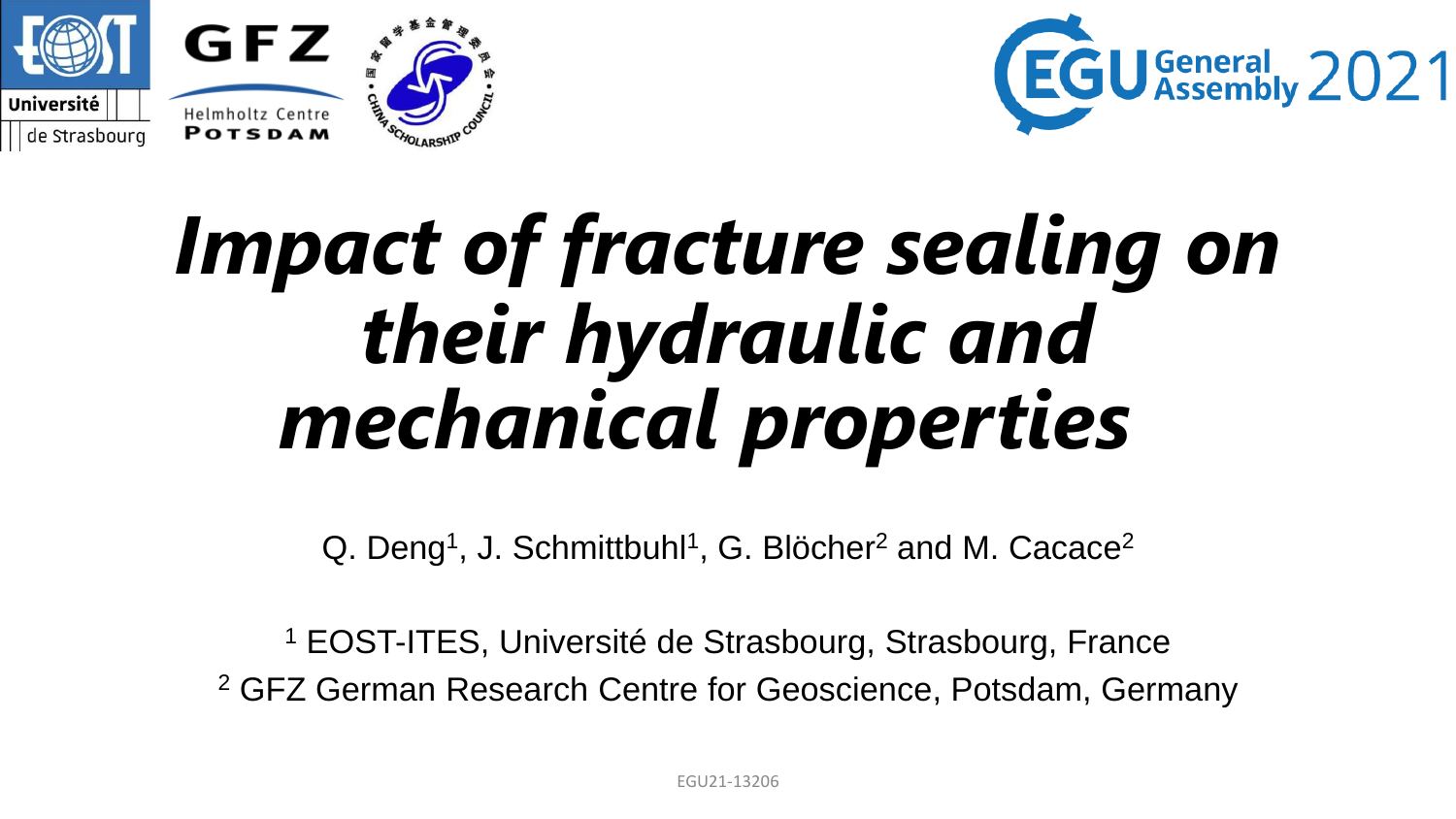## *Background*





Fig.1 Concept sketch of fracture closure (Hansen et al, 2000)



**Fracture Specific Stiffness** 

Fig.2 Interaction of fracture specific stiffness, fluid flow through Fracture geometry (Pyrak-Nolte & Morris, 2000)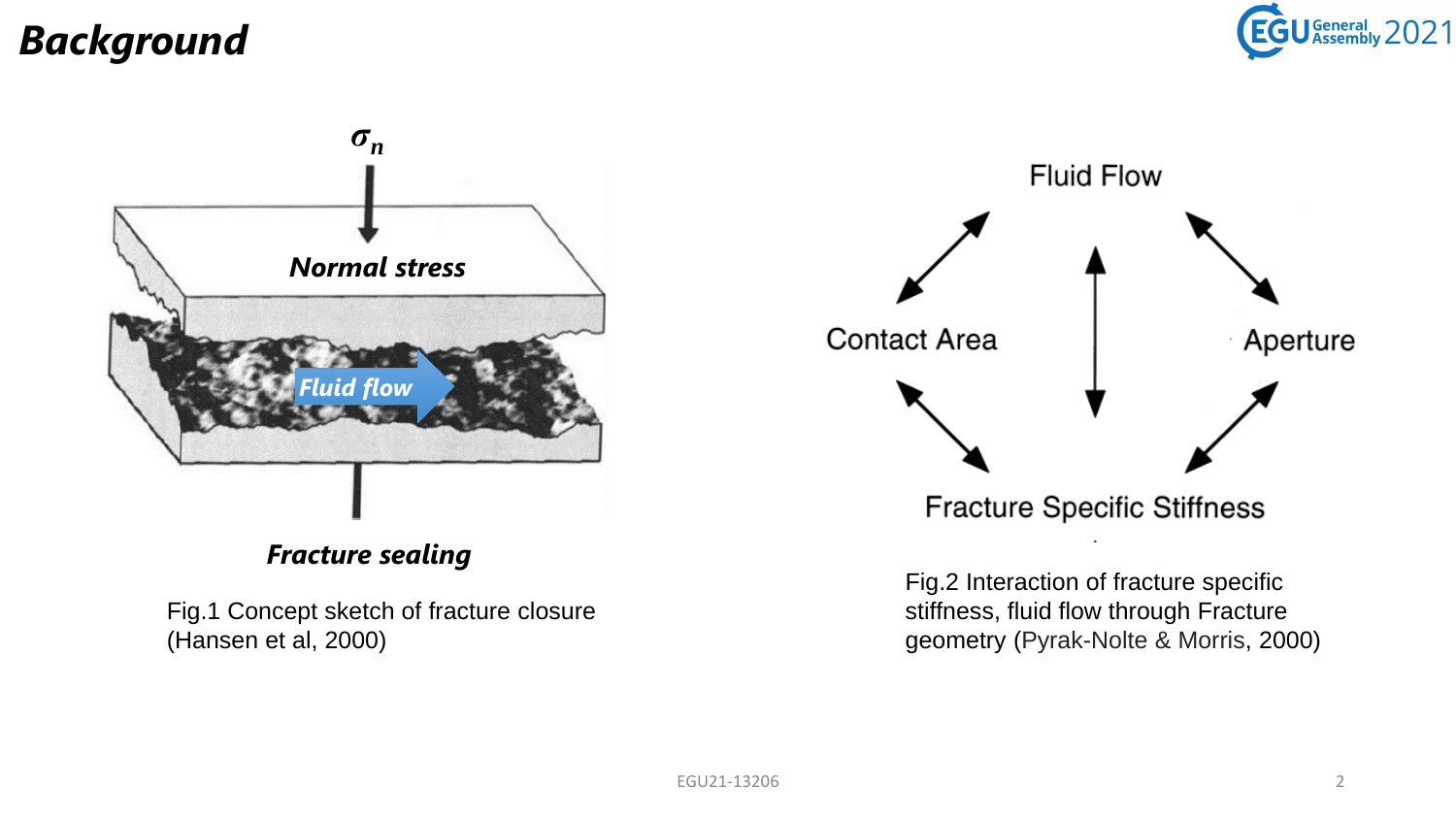## General 2021

### *Synthetic fault generation*



Fig.3 Self-affine fault surfaces generation following field measurements (Candela et al, 2012)

Sealing closure: evenly mineral deposit  $(Ac > 20\%)$ 

Two rough surfaces

Mechanical closure:

plastic rheology

 $(Ac < 20\%)$ 

facing each other



Fig.4 Sketch of constructing fracture geometry (side view facing y-direction) EGU21-13206 3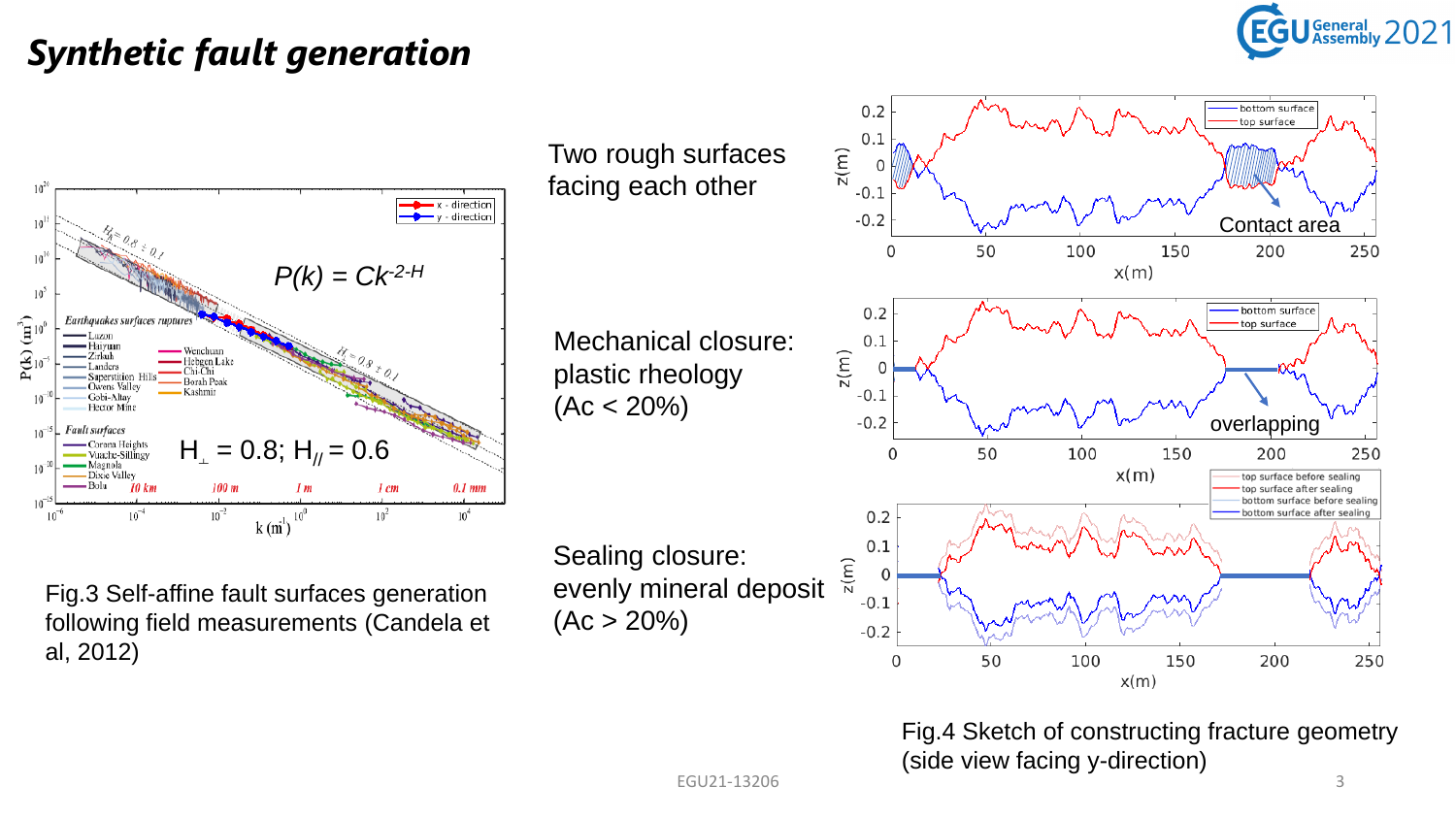## *Synthetic fault generation*



Fig.5 fracture closure process: contact area as a function of normalized imposed displacement

| case          | Contact area $(\%)$ | Average aperture (m) |
|---------------|---------------------|----------------------|
| $_{\rm c0}$   | 14.3                | 0.212                |
| $\mathbf{c}1$ | 20.0                | 0.189                |
| c2            | 25.8                | 0.168                |
| $_{\rm c3}$   | 32.2                | 0.144                |
| c4            | 39.8                | 0.122                |
| c5            | 47.9                | 0.102                |
| c6            | 55.7                | 0.082                |
| $\mathbf{c}7$ | 65.0                | 0.063                |
| $_{\rm c8}$   | 75.2                | 0.042                |
| c9            | 85.1                | 0.024                |



EGU21-13206 4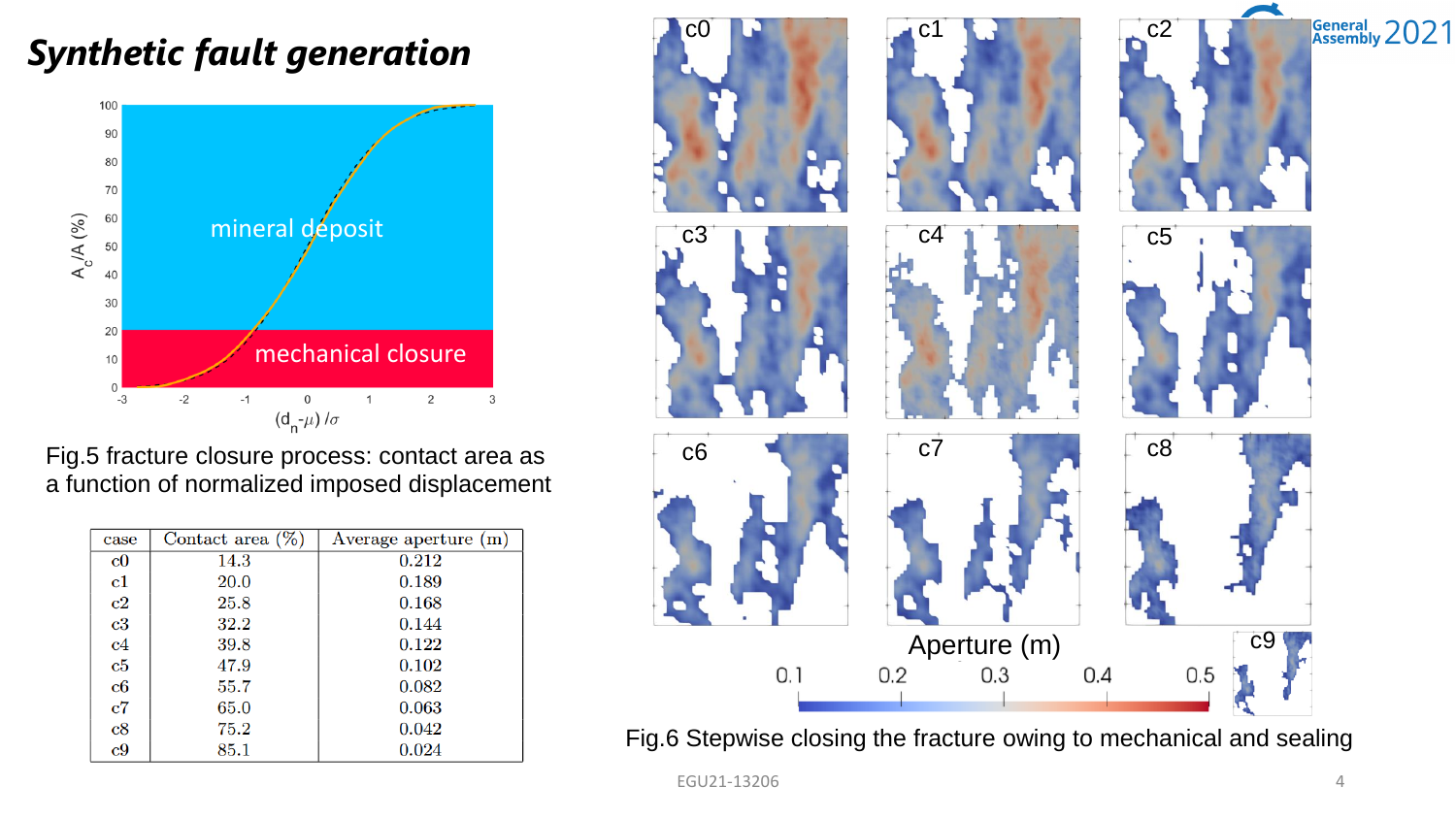

## *Mesh generation and model setup*



Fig.7 3D mesh of the fracture rock matrix system

#### **Boundary conditions:**

 $v = 0$  for rock and fault except inlet and outlet  $u = 0$  for all lateral borders and the bottom



1: fluid pressure as flow boundary for rock 2: fluid pressure as stress boundary for rock 3: fluid velocity as flow boundary for fault 4: displacement as boundary for fault

#### **Initial conditions:**

 $p_0 = 0$ ;  $u_0 = 0$  for rock matrix  $p_0 = 0$ ;  $v_0 = 0$  for fault



A MOOSE-based application EGU21-13206 <http://doi.org/10.5281/zenodo.999401> 5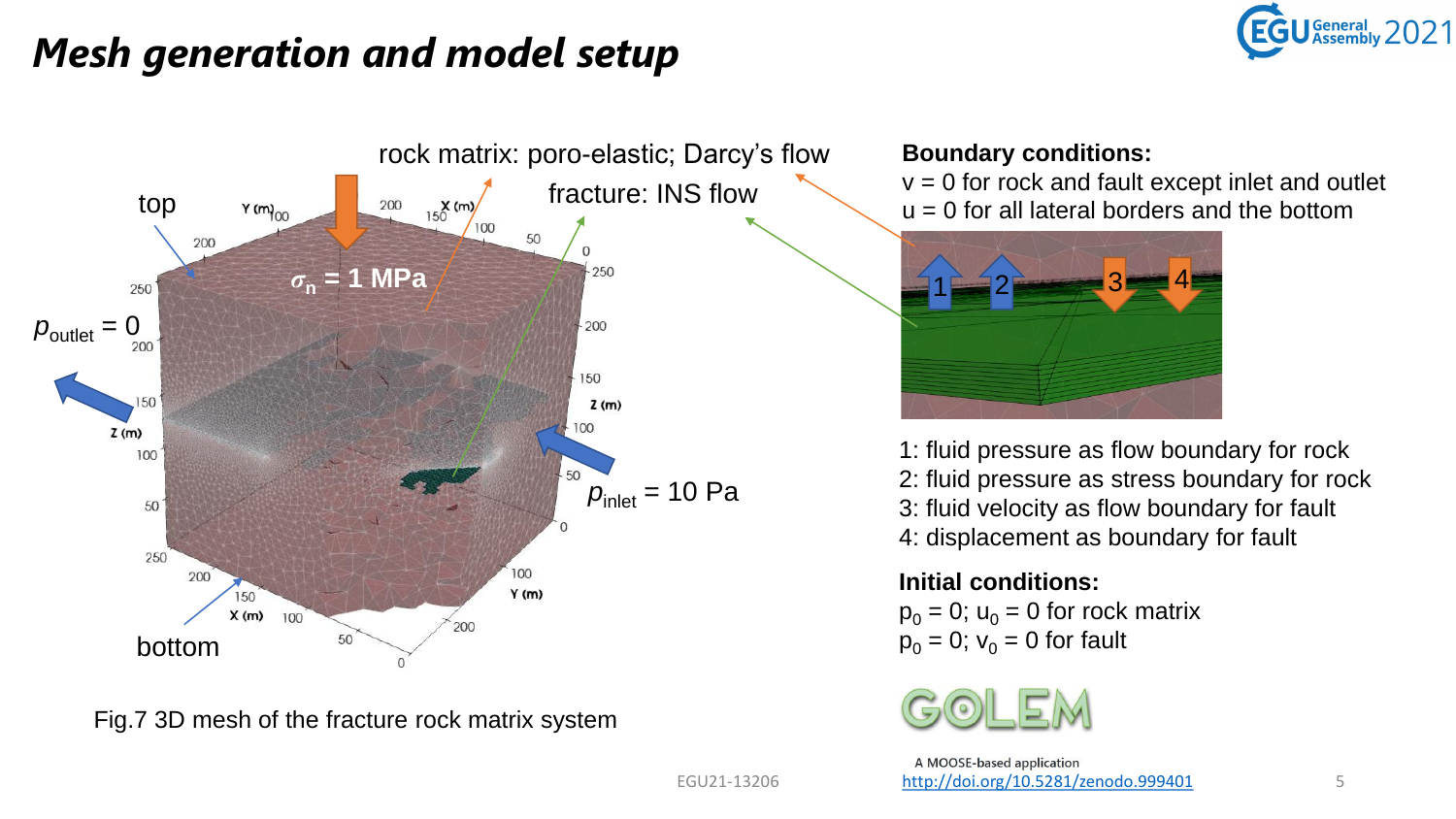### *Results/Implications*



Fig.8 Fracture specific stiffness as a function of fault volume





Fig.10 Fracture normal stiffness values taken from the literature (Hobby & Worthington, 2012)

- Fracture permeability and stiffness are strongly depends on the degree of sealing;
- Fracture specific stiffness can be used to quantify the degree of fracture sealing;
- Successful chemical treatment requires large fracture stiffness or high anisotropy permeability behavior.

Fig.9 Permeability evolution as a function of fault volume EGU21-13206 6

General 2021